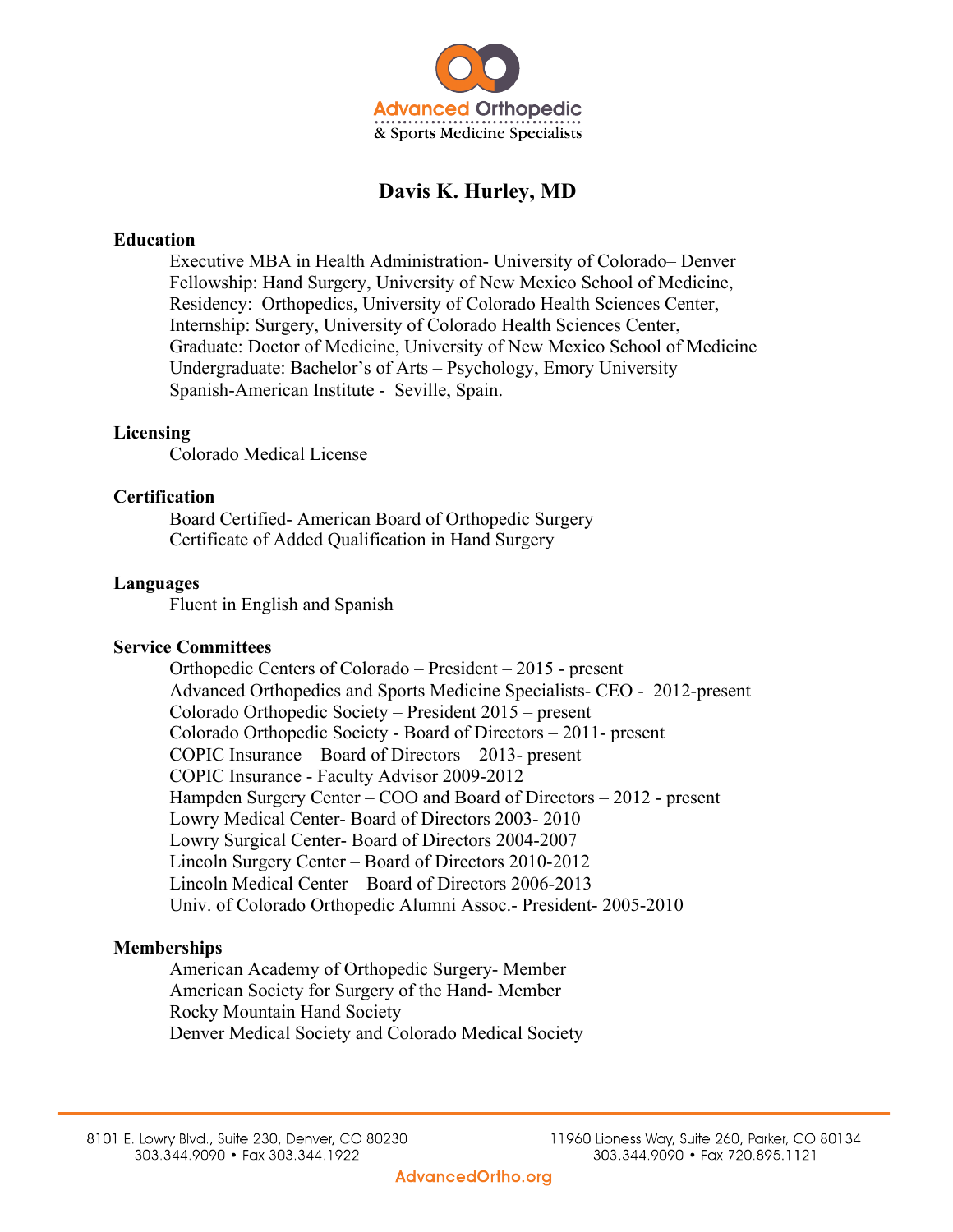## **Honors/Awards**

Private Practice 5280 Magazine Top Doc 2007, 2008, 2009, 2010, 2011, 2012, 2013, 2014, 2015, 2016

#### Residency

First Place, Oral Session, Rocky Mountain Regional Orthopaedic Trauma Symposium- Ketamine Sedation. Resident Research Award, George B. Packard, Sr., M.D.

Memorial Lectureship, University of Colorado Health Sciences Center-Ketamine Sedation.

First Place, Oral Session, The Children's Hospital Orthopaedic Day-Ketamine Sedation.

Medical School

Alpha Omega Alpha Faculty Award for Excellence First Place, Oral Session, Medical Student Research Day- Elbow Biomechanics. Subspecialty Award for Excellence in Renal and Electrolyte Research-Western Section, American Federation of Clinical Research and Western Student Medical Research Committee. Kidney and Breast Cysts.

### Undergraduate

Dean's List Psi Chi Academic Honor Society

### **Publications**

Morgan SJ, Hurley DK, Agudelo JF, Meyers T, Lyons R, Parekh A, Simth WR. Retrograde Femoral Nailing: An Understanding of the Intercondylar Insertion Site. Journal of Trauma 2008;64:151-154

Pribyl CR, Wascher DC, Firoozbaksh K, Hurley DK, McNally TP, Weiser MW. Elbow Ligament Strain Under Valgus Load: A Biomechanical Study. *Orthopedics*, 1999 Jun; 22(6):607-12.

Hurley DK, Bandy SM, Glew RH, Morris DM, Gardner KD. Kidney and Breast Cysts: A Comparative Study of Fluids. *Nephron* 1997; 77(3):304-8.

### **Presentations**

Western Orthopedic Association- Western Slope Chapter – Physician Burnout – Nov 2016 CO Orthopedic Society – Annual Meeting – October 2016 Univ of Colorado- James Miles Lectureship – COS update and Physician Burnout June 2016 Executive MBA –Health Administration Commencement Address - July 2015 Rose Medical Grand Rounds – May 2013 Univ of Colorado Residency Lecture series – May 2013 Univ of Colorado Residency Lecture series – May 2012 Rose Medical Center Grand Rounds – May 2011